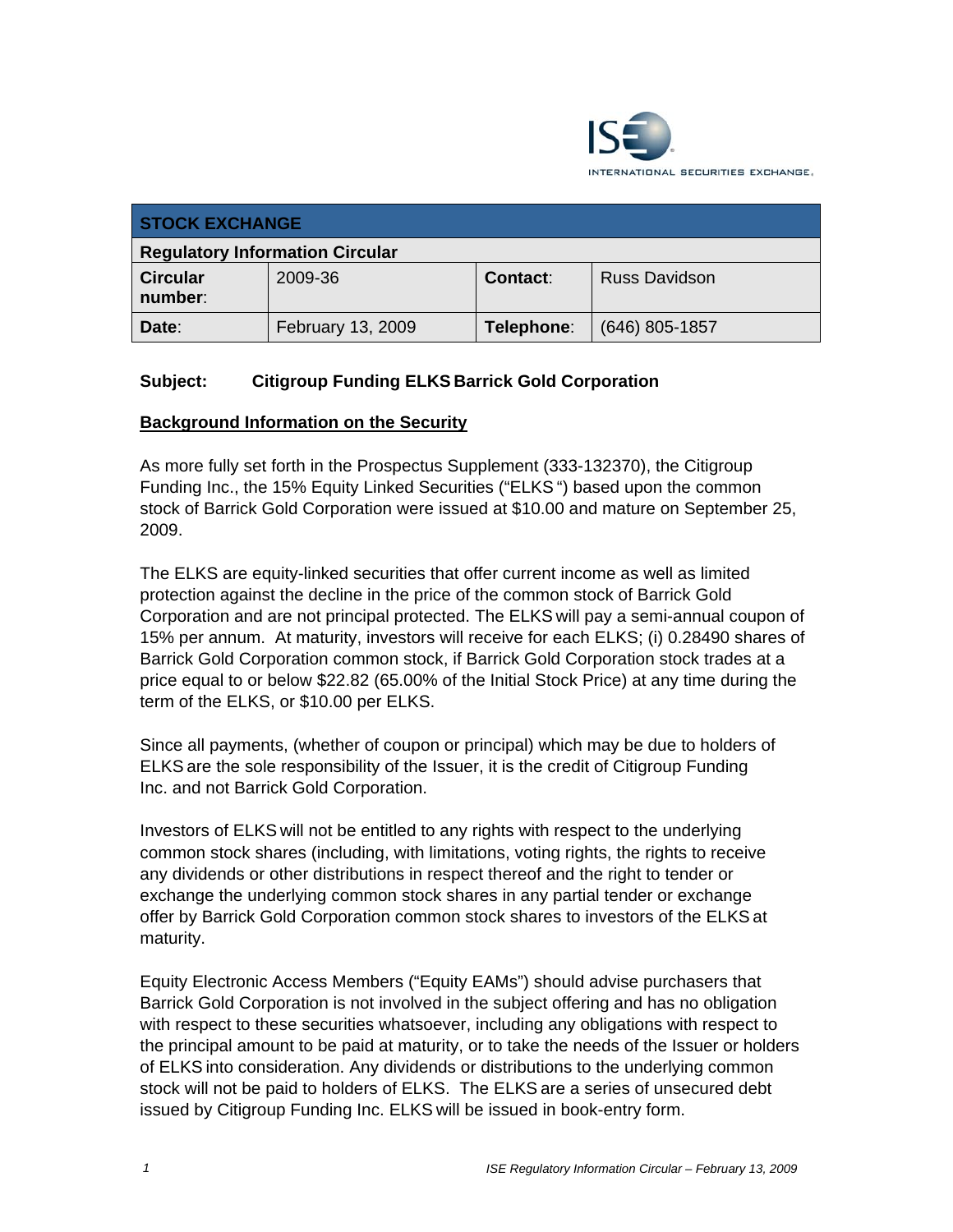The ELKS combine features of equity and debt. The terms of the ELKS differ from those of ordinary debt securities in that the Issuer will not pay you a fixed amount at maturity.

Several factors, many of which are beyond our control, will influence the value of the ELKS. One can expect that generally the market price of the underlying common stock shares on any day will affect the value of the ELKS more than any other single factor. Other factors that may influence the value of the ELKS include: supply and demand for the ELKS, volatility of the underlying stock, interest rates, economic, financial, political and regulatory or judicial events. In addition, the time remaining to maturity and the credit worthiness of Citigroup Funding Inc. may influence the pricing of the ELKS.

For additional information regarding the securities, please consult the pricing supplement.

## **Exchange Rules Applicable to Trading in the Shares**

The Shares are considered equity securities, thus rendering trading in the Shares subject to the Exchange's existing rules governing the trading of equity securities.

### **Trading Hours**

Trading in the shares on ISE is on a UTP basis and is subject to ISE equity trading rules. The shares will trade from 8:00 a.m. until 8:00 p.m. Eastern Time. Equity EAMs trading the shares during the Extended Market Sessions are exposed to the risk of the lack of the calculation or dissemination of underlying index value or intraday indicative value ("IIV"). For certain derivative securities products, an updated underlying index value or IIV may not be calculated or publicly disseminated in the Extended Market hours. Since the underlying index value and IIV are not calculated or widely disseminated during Extended Market hours, an investor who is unable to calculate implied values for certain derivative securities products during Extended Market hours may be at a disadvantage to market professionals.

#### **Trading Halts**

ISE will halt trading in the Shares of a Trust in accordance with ISE Rule 2101(a)(2)(iii). The grounds for a halt under this Rule include a halt by the primary market because it stops trading the Shares and/or a halt because dissemination of the IIV or applicable currency spot price has ceased, or a halt for other regulatory reasons. In addition, ISE will stop trading the Shares of a Trust if the primary market de-lists the Shares.

#### **Delivery of a Prospectus**

Pursuant to federal securities laws, investors purchasing Shares must receive a prospectus prior to or concurrently with the confirmation of a transaction. Investors purchasing Shares directly from the Fund (by delivery of the Deposit Amount) must also receive a prospectus.

Prospectuses may be obtained through the Distributor or on the Fund's website. The Prospectus does not contain all of the information set forth in the registration statement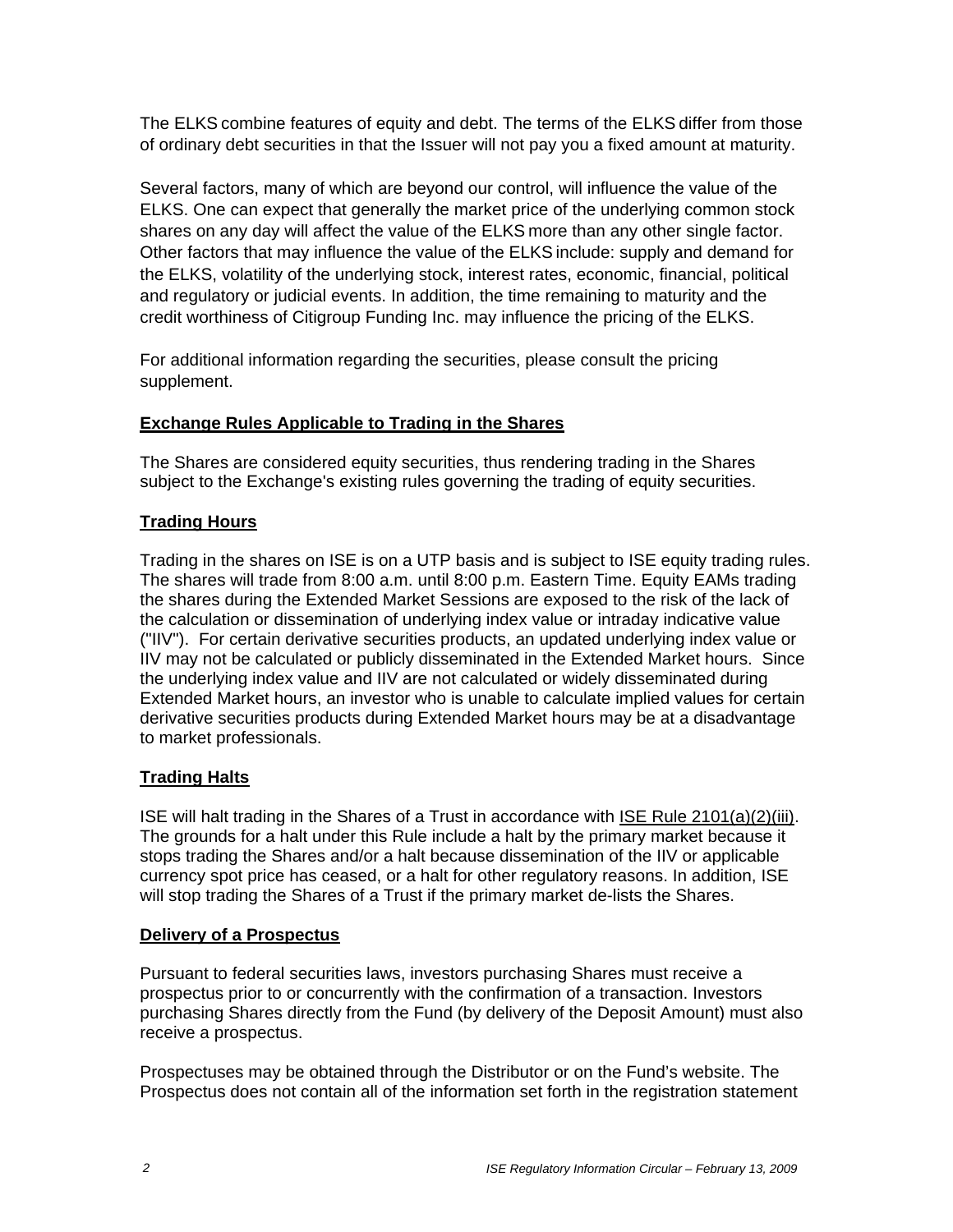(including the exhibits to the registration statement), parts of which have been omitted in accordance with the rules and regulations of the SEC. For further information about the Fund, please refer to the Trust's registration statement.

**This Regulatory Information Circular is not a statutory Prospectus. Equity EAMs should consult the Trust's Registration Statement, SAI, Prospectus and the Fund's website for relevant information.**